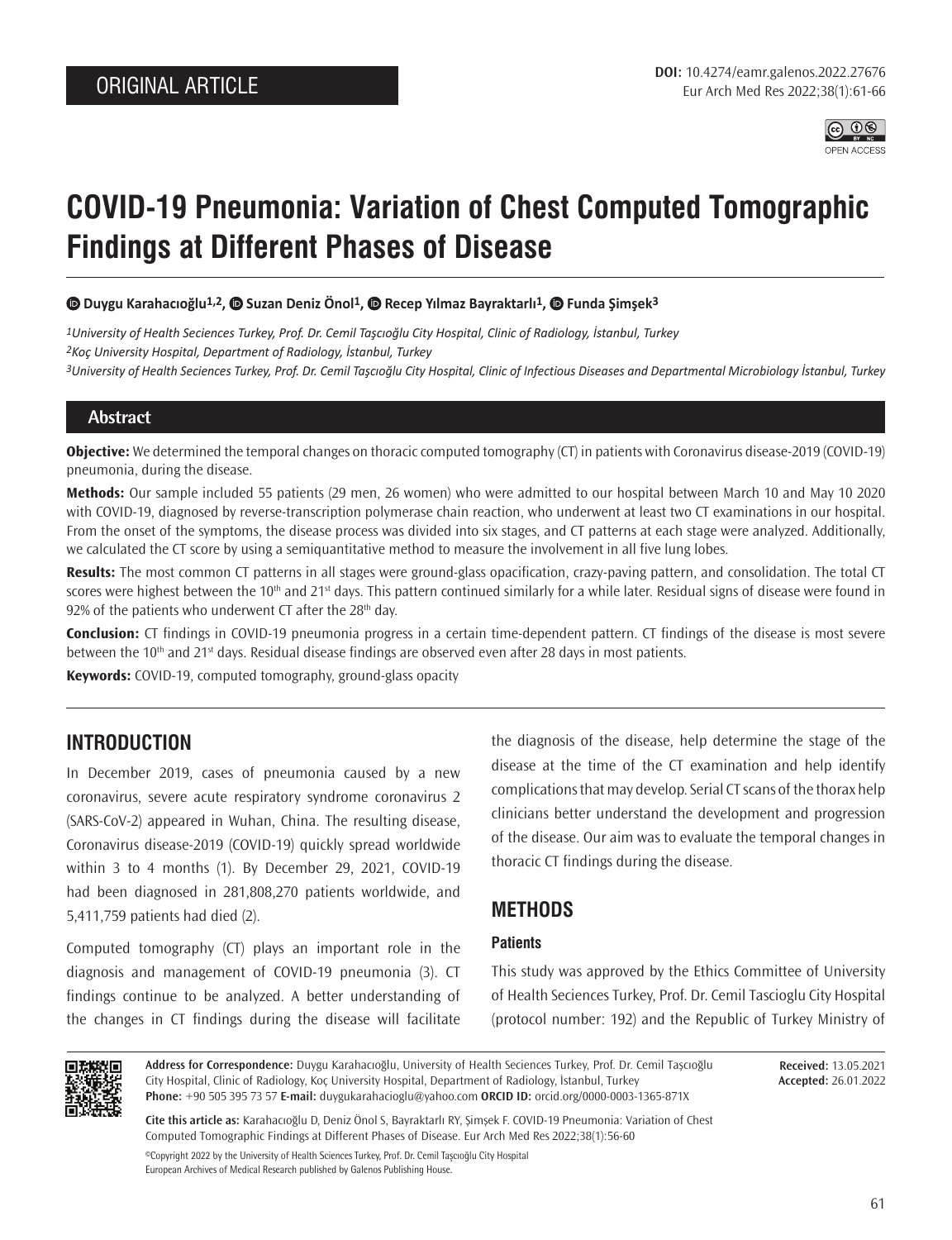Health, COVID-19 Scientific Research Committee. All patients gave informed consent. In 78 patients who were admitted to our hospital between March 10 and May 10 2020, COVID-19 was confirmed in the first or control reverse-transcription polymerase chain reaction, and at least two CT scans were performed in our hospital during the diagnosis and follow-up processes; the scans were retrospectively evaluated. Inclusion criteria were (1) known date of onset of the patient's symptoms and (2) two or more thoracic CT evaluations performed in our hospital as of the date of admission. An age of younger than 18 was an exclusion criterion. Of the 78 patients, 23 were excluded from the study because their symptom onset dates were unknown. Data from 55 patients were included in the final analysis.

#### **Computed Tomographic Imaging**

Patients underwent at least two CT examinations in our picture archiving and communication system. All CT scans were performed without intravenous contrast material with the patients in the supine position during end inspiration. A Philips Ingenuity Core (Philips Medical Systems, Amsterdam, The Netherlands) was used for all chest CT examinations. The tube voltage was set at 120 kV with automatic tube current modulation. Thin-section CT slices were reconstructed by a lung algorithm with a slice thickness of 1.5 mm.

#### **Image Evaluation**

CT images were evaluated by two radiologists with 6 and 15 years of experience, respectively. Final decisions were reached by consensus. For the cases in which the radiologists disagreed, a third thoracic radiologist with 20 years of experience made a final decision. Ground-glass opacification (GGO), consolidation, the tree-in-bud sign, a crazy-paving pattern, and septal thickening were defined as elsewhere (4). GGO, honeycombing, consolidation, linear opacities, air bronchogram, bronchiectasis, pleural effusion, and mediastinal lymphadenopathy were among the findings recorded on thin-section CT. The extent of disease evident on thin-section CT was also evaluated. The distribution of abnormalities was also recorded. Lesions are involving mainly the peripheral one-third of the lung as peripheral, and lesions involving mainly the central two-third of the lung as central.

We quantified the CT images by using a previously published method (5-7) of scoring (0-5) for each lobe; the total possible score ranged from 0 to 25 (Table 1).

We categorized the CT scans according to the period between the onset of initial symptoms and the date when they were performed: Stages 1 (0-4 days, in 43 patients), 2 (5-9 days, in31 patients), 3 (10-14 days, in 18 patients), 4 (15-21 days, in 8 patients), 5 (22-28 days, in7 patients), and 6 (>28 days, in25 patients) (6,7).

### **Statistical Analysis**

To perform statistical analysis, we used NCSS 10 software (NCSS, LLC, East Kaysville, UT, USA). Normal distribution was checked with the Shapiro-Wilk test, histograms, Q-Q plots, and box plot graphics. The data were calculated as means and standard deviations, medians, minimums and maximums, frequencies, and percentages. We used Kruskal-Wallis One-Way analysis of variance to compare the total CT scan scores in each stage, and we used Dunn's test for multiple comparisons. Intragroup variables were evaluated with Friedman's repeated measures analysis of variance, and multiple comparisons were made with the Bonferroni-corrected Wilcoxon test (limit of significance was set as p<0.0167). Intragroup paired comparisons were evaluated with the Wilcoxon test. Fisher's Exact probability test was used to compare nominal variables. A p value of less than 0.05 indicated bidirectional statistical significance.

# **RESULTS**

Data from 55 patients (26 women and 29 men) were included in the analysis; the patients' mean age was 44.6±11.5 years. Each patient had a median of 2.62±0.9 chest CT scans (Table 2). In total, 132 CT scans were evaluated.

The most prevalent symptoms at presentation were dry cough [in 40 patients (73%)] and fever [in 28 (51%)]. The distribution of lesions and changes in CT patterns at the six different disease stages were evaluated. At all stages, most of the lesions were peripheral and subpleural in location and in most patients, involvement was bilateral. The most common CT findings in all stages were GGO, consolidation, and crazy-paving patterns (Table 3).

Four of the 55 patients showed no pneumonia in the initial CT scan (Figure 1). Of the 43 patients in whom CT scans were performed in stage 1, 13 (30.2%) showed a unilateral

| Table 1. Scoring system |                   |
|-------------------------|-------------------|
| Score                   | <b>Definition</b> |
|                         | None              |
|                         | <5% of lobe       |
|                         | 5%-25% of lobe    |
|                         | 26%-49% of lobe   |
|                         | 50%-75% of lobe   |
|                         | >75% of lobe      |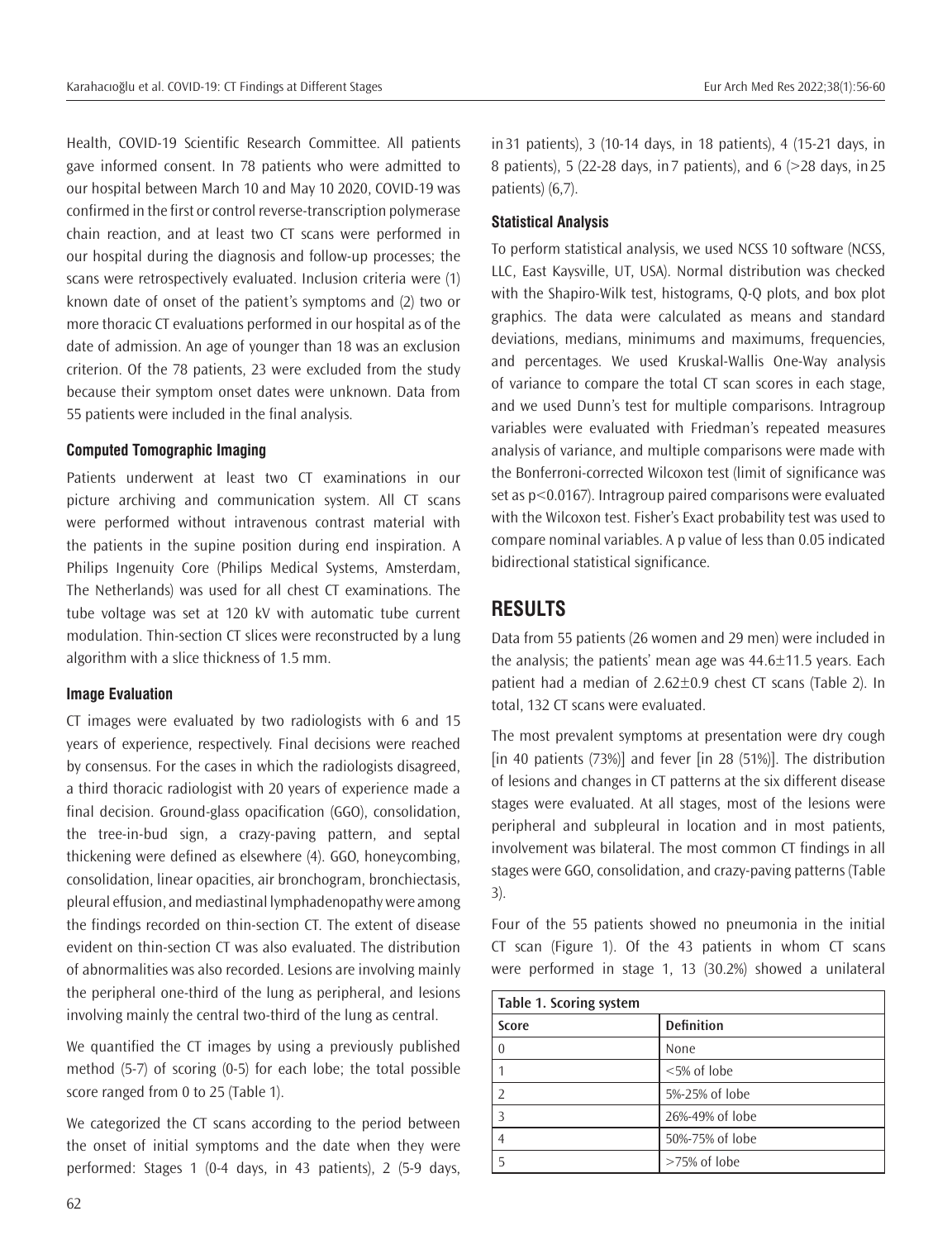involvement, and 9 (20.9%) showed a single lobe involvement (Table 3). The most common abnormalities in stage 1 were GGO, in 39 patients (91%); crazy-paving pattern, in 12 (28%); and

| Table 2. Characteristics of the patient cohort |                           |  |  |  |  |
|------------------------------------------------|---------------------------|--|--|--|--|
|                                                | All patients (n=55)       |  |  |  |  |
| Age $(y)$                                      | $46.64 \pm 12.50$ (21-81) |  |  |  |  |
| Gender                                         |                           |  |  |  |  |
| Male                                           | 29 (52.7%)                |  |  |  |  |
| Female                                         | 26 (47.3%)                |  |  |  |  |
| <b>Initial symptoms</b>                        |                           |  |  |  |  |
| Throat pain                                    | 3(5.5%)                   |  |  |  |  |
| Cough                                          | 40 (72.7%)                |  |  |  |  |
| Fever                                          | 28 (50.9%)                |  |  |  |  |
| Headache                                       | 10 (18.2%)                |  |  |  |  |
| Myalgia                                        | 15 (27.3%)                |  |  |  |  |
| Fatigue                                        | 13 (23.6%)                |  |  |  |  |
| Numbers of scans                               | $2.62 \pm 0.9$ (2-5)      |  |  |  |  |
| The frequency of CT scans                      |                           |  |  |  |  |
| 2 scans                                        | 39                        |  |  |  |  |
| 3 scans                                        | 12                        |  |  |  |  |
| 4 scans                                        | $\overline{2}$            |  |  |  |  |
| 5 scans                                        | $\overline{2}$            |  |  |  |  |
| Total number of the CT scans                   | 132                       |  |  |  |  |
| Examination day                                | 14.06±16.19 (0-91)        |  |  |  |  |
| <b>Clinical outcomes</b>                       |                           |  |  |  |  |
| Discharged                                     | 50                        |  |  |  |  |
| Died                                           | 5                         |  |  |  |  |
| CT: Computed tomography                        |                           |  |  |  |  |

consolidation, in 11 (26%). The incidence of crazy-paving pattern differed between stages (p<0.001) and was observed mostly in stages 2 and 3 (Figure 1). The frequency of consolidation also differed between the stages ( $p$ <0.001); it was observed least in stage 6 and most in stages 3 and 4 (Figure 2). The frequency of linear opacification differed between stages as well ( $p=0.04$ ) and was observed mostly in stages 4, 5, and 6. Of the 25 patients who underwent CT examinations in stage 6, 22 (88%) exhibited GGO, 8 (32%) exhibited linear opacities, and only 2 (8%) exhibited no radiological abnormality (Figure 3).

Total CT scores differed between stages (p<0.001; Table 4). The total CT scores were highest in stages 3 (9.0 $\pm$ 3.4) and 4 (10.5 $\pm$ 6.2). The score of stage 1 was lower than those of stages 2, 3, and 4  $(p<0.001)$ . When we evaluated 43 patients in whom first CT scans were performed in stage 1, again total CT scores were highest in stages 3 and 4. Evaluation of the score differences between lobes revealed that the right middle lobe scores were lower than the other lobe scores. Right lower lobe scores were higher than the right upper and middle lobe scores ( $p=0.011$  and  $p<0.001$ , respectively) and left lower lobe scores were higher than left upper lobe scores (p<0.001).

# **DISCUSSION**

In our study, we evaluated the changes in CT patterns in pneumonia caused by COVID-19 from the onset of symptoms throughout the disease process.

In the early stage of the disease (0-4 days), GGO was the main radiological abnormality; crazy-paving patterns and

| Table 3. Distribution and frequency of the pulmonary lesions on CT at different stages |                     |                     |                     |                    |                    |                     |  |  |  |
|----------------------------------------------------------------------------------------|---------------------|---------------------|---------------------|--------------------|--------------------|---------------------|--|--|--|
|                                                                                        | Stage 1<br>$(n=43)$ | Stage 2<br>$(n=31)$ | Stage 3<br>$(n=18)$ | Stage 4<br>$(n=8)$ | Stage 5<br>$(n=7)$ | Stage 6<br>$(n=25)$ |  |  |  |
| Distribution of pulmonary lesions                                                      |                     |                     |                     |                    |                    |                     |  |  |  |
| No lesion                                                                              | 4(9.3%)             | $0(0.0\%)$          | $0(0.0\%)$          | $0(0.0\%)$         | $0(0.0\%)$         | $2(8.0\%)$          |  |  |  |
| Peripheral                                                                             | 34 (79.1%)          | 27 (87.1%)          | 16 (88.9%)          | $6(75.0\%)$        | $7(100\%)$         | 23 (92.0%)          |  |  |  |
| Central                                                                                | $3(7.0\%)$          | $0(0.0\%)$          | $0(0.0\%)$          | $0(0.0\%)$         | $0(0.0\%)$         | $0(0.0\%)$          |  |  |  |
| <b>Diffuse</b>                                                                         | 2(4.7%)             | $4(12.9\%)$         | $2(11.1\%)$         | $2(25.0\%)$        | $0(0.0\%)$         | $0(0.0\%)$          |  |  |  |
| Involvement of the lung                                                                |                     |                     |                     |                    |                    |                     |  |  |  |
| No involvement                                                                         | $4(9.3\%)$          | $0(0.0\%)$          | $0(0.0\%)$          | $0(0.0\%)$         | $0(0.0\%)$         | $2(8.0\%)$          |  |  |  |
| Unilateral                                                                             | 13 (30.2%)          | 4 (12.9%)           | $1(5.6\%)$          | $0(0.0\%)$         | 2(28.6%)           | $2(8.0\%)$          |  |  |  |
| <b>Bilateral</b>                                                                       | 26 (60.5%)          | 27 (87.1%)          | 17 (94.4%)          | 8 (100%)           | 5(71.4%)           | 20 (84%)            |  |  |  |
| GGO                                                                                    | 39 (90.7%)          | 31 (100.0%)         | 18(100.0%)          | 7 (87.5%)          | $7(100\%)$         | 22 (88.0%)          |  |  |  |
| Crazy-paving pattern                                                                   | 12(27.9%)           | 19 (61.3%)          | $11(61.1\%)$        | $2(25.0\%)$        | 2(28.6%)           | $1(4.0\%)$          |  |  |  |
| Consolidation                                                                          | 11 (25.6%)          | 19 (61.3%)          | 15 (83.3%)          | 7 (87.5%)          | 2(28.6%)           | $0(0.0\%)$          |  |  |  |
| Linear opacities                                                                       | $3(7.0\%)$          | 4 (12.9%)           | 5(27.8%)            | 3(37.5%)           | 3(42.9%)           | 8 (32.0%)           |  |  |  |
| CT: Computed tomography, GGO: Ground-glass opacification                               |                     |                     |                     |                    |                    |                     |  |  |  |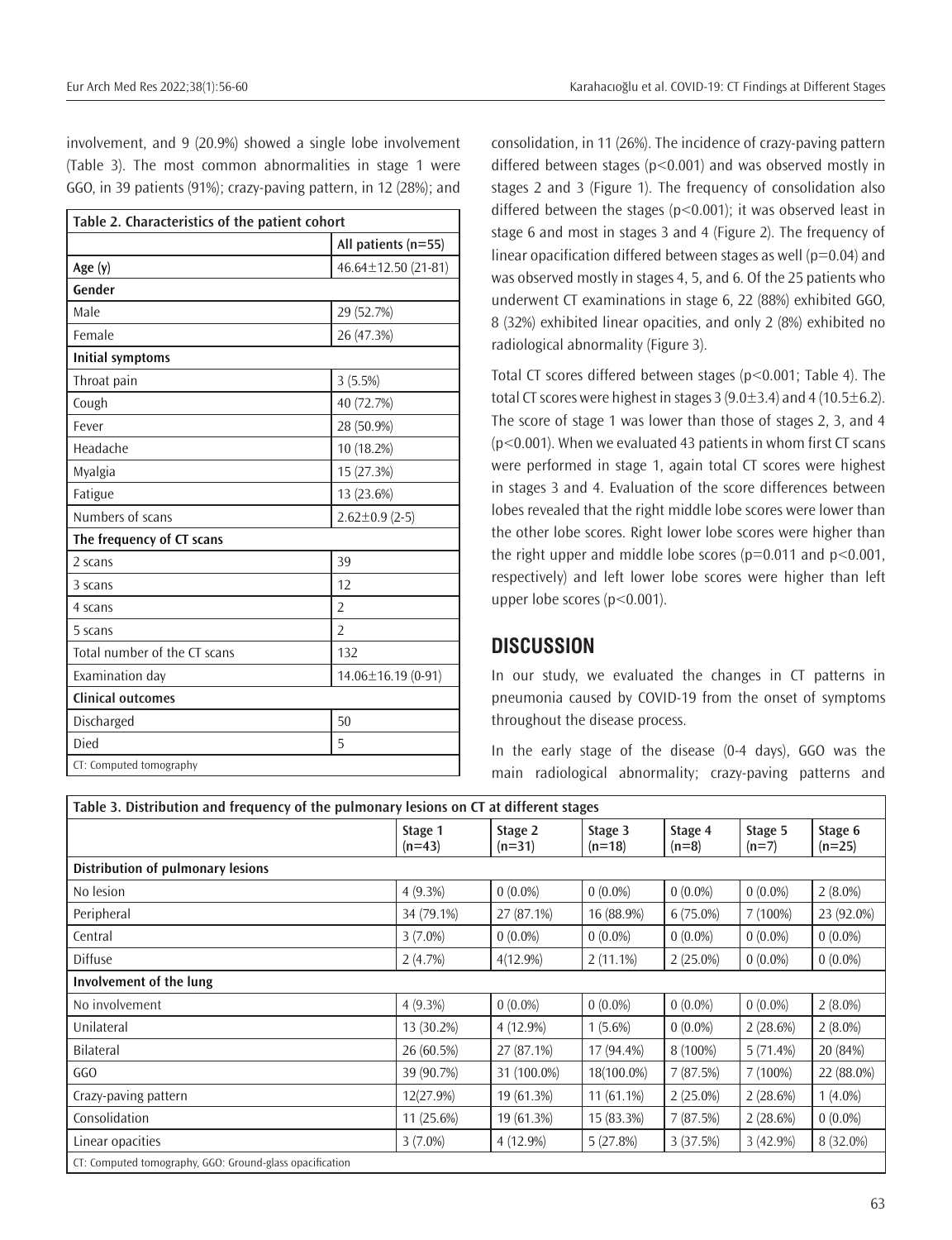

**Figure 1 a-d.** CT scans in a 48-year-old woman with coronavirus 2019 pneumonia. Axial CT image (a) obtained 3 days after the onset of initial symptoms (stage-1) shows no abnormal findings . Axial CT image (b) obtained 7 days after the onset of initial symptoms (stage-2) shows a round and patchy GGO around the subpleural area of right upper lobe. Axial CT image (c) obtained 12 days after the onset of initial symptoms (stage-3) shows crazy-paving pattern appear within the GGOs with increased extent, GGO and crazy-paving pattern also appeared in the left upper lobe. Axial CT image (d) obtained 34 days after the onset of initial symptoms (stage-6) shows small residual GGOs in both upper lobes CT: Computed tomography, GGO: Ground-glass opacification



**Figure 2.** The frequency of major CT findings at different stages CT: Computed tomography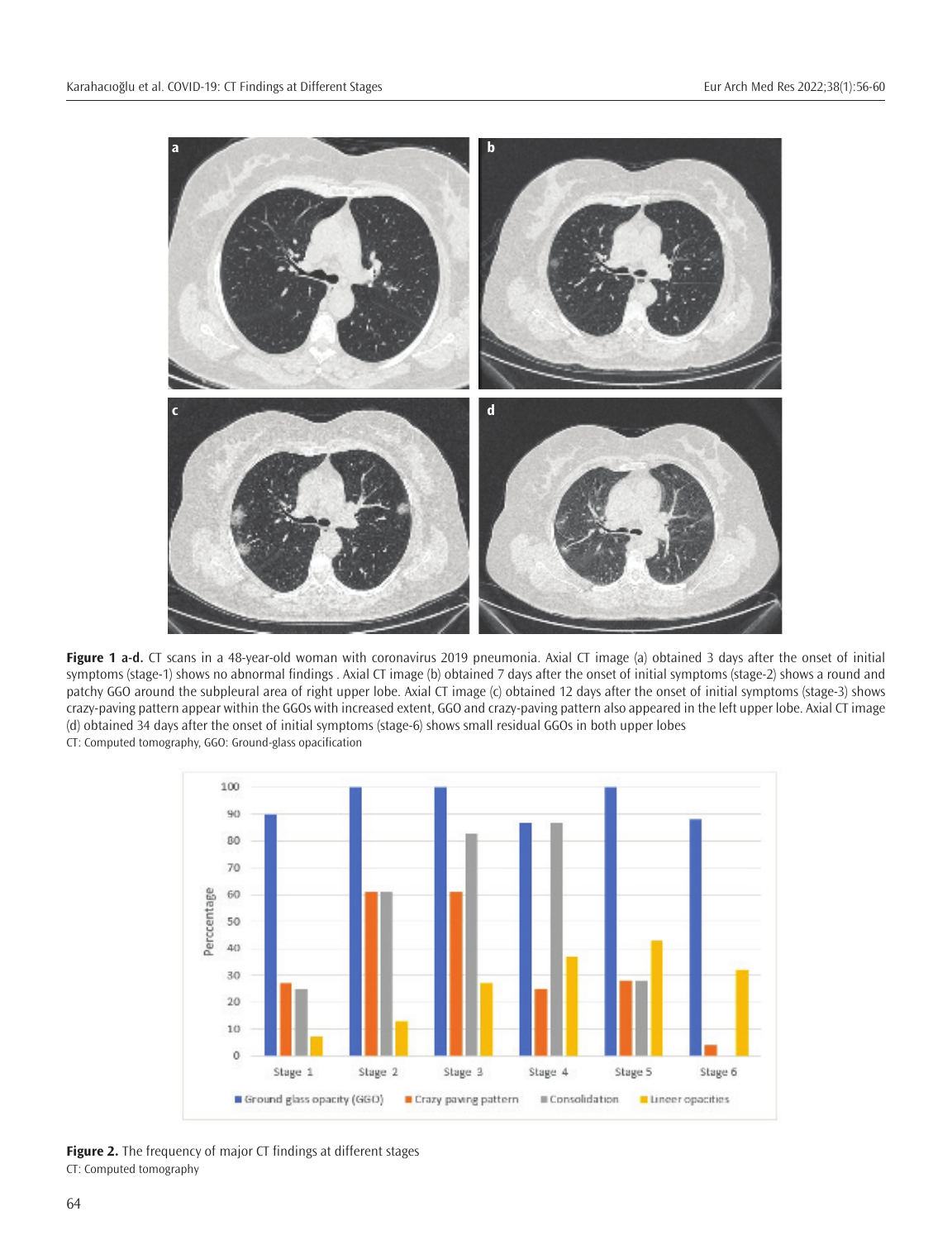

**Figure 3** a-c. CT scans in a 49-year-old woman with coronavirus 2019 pneumonia. Axial CT image (a) obtained 3 days after the onset of initial symptoms (stage-1) shows round and patchy GGOs distributed around the subpleural area of right upper and middle lobes . Axial CT image (b) obtained 7 days after the onset of initial symptoms (stage-2) shows increased density on right lobe lesions which mainly became consolidations and a patchy ground-glass opacity is newly developed in left upper lobe. Axial CT image (c) obtained 30 days after the onset of initial symptoms (stage-6) ) shows patchy residual GGOs in both upper lobes and right middle lobe

CT: Computed tomography, GGO: Ground-glass opacification

| Table 4. The CT score of the pulmonary involvement in six stages |               |               |               |                |               |               |  |  |
|------------------------------------------------------------------|---------------|---------------|---------------|----------------|---------------|---------------|--|--|
|                                                                  | Stage 1       | Stage 2       | Stage 3       | Stage 4        | Stage 5       | Stage 6       |  |  |
|                                                                  | $(n=43)$      | $(n=31)$      | $(n=18)$      | $(n=8)$        | $(n=7)$       | $(n=25)$      |  |  |
| Total CT score of the pulmonary involvement                      | $3.7 \pm 2.9$ | $6.8 \pm 2.5$ | $9 + 3.4$     | $10.5 \pm 6.2$ | $4.4 \pm 2.8$ | 5±3           |  |  |
|                                                                  | $(0-12)$      | $(1-11)$      | $(1-14)$      | $(4-24)$       | $(1-8)$       | $(0-10)$      |  |  |
| CT score in each lobe                                            |               |               |               |                |               |               |  |  |
| Left upper lobe                                                  | $0.6 + 0.7$   | $1.1 \pm 0.7$ | $1.7 \pm 0.7$ | $2.0 + 1.5$    | $0.8 + 0.9$   | $0.8 + 0.6$   |  |  |
|                                                                  | $(0-2)$       | $(0-2)$       | $(0-3)$       | $(0-5)$        | $(0-2)$       | $(0-2)$       |  |  |
| Left lower lobe                                                  | $0.9 + 0.8$   | $1.6 + 0.8$   | $2.0 + 0.9$   | $2.1 + 1.1$    | $1.0 + 1.0$   | $1.2 \pm 0.7$ |  |  |
|                                                                  | $(0-2)$       | $(0-3)$       | $(0-3)$       | $(1-4)$        | $(0-3)$       | $(0-2)$       |  |  |
| Right upper lobe                                                 | $0.8 + 0.8$   | $1.3 \pm 0.7$ | $1.9 + 1.10$  | $2.2 \pm 1.3$  | $1.0 + 0.8$   | $0.9 + 0.6$   |  |  |
|                                                                  | $(0-3)$       | $(0-3)$       | $(0-4)$       | $(1-5)$        | $(0-2)$       | $(0-2)$       |  |  |
| Right middle lobe                                                | $0.5 + 0.6$   | $1.0 + 0.5$   | $1.3 + 0.9$   | $1.7 + 1.5$    | $0.4 + 0.5$   | $0.7 + 0.8$   |  |  |
|                                                                  | $(0-2)$       | $(0-2)$       | $(0-3)$       | $(1-5)$        | $(0-1)$       | $(0-2)$       |  |  |
| Right lower lobe                                                 | $0.8 + 0.7$   | $1.8 + 0.8$   | $2.1 \pm 0.9$ | $2.2 \pm 1.0$  | $1.1 \pm 0.6$ | $1.2 \pm 0.9$ |  |  |
|                                                                  | $(0-3)$       | $(0-3)$       | $(0-3)$       | $(1-4)$        | $(0-2)$       | $(0-3)$       |  |  |

consolidation were less common. This followed in prior reports (6-8). In stage 2 (5-9 days), the CT abnormalities became more diverse; crazy-paving patterns and consolidation increased significantly. In stages 3 and 4, the frequency of consolidation peaked (83.3% and 87.5%, respectively); then it decreased gradually. Again, GGO was the most prominent abnormality in the late stages (5 and 6). Findings of residual disease persisted in 23 (92%) of the 25 patients who underwent imaging in stage 6.

The highest total CT scores were recorded in stages 3 and 4. This result was different from that in Pan et al.'s (6) study; they reported that after 14 days, the infection was brought under control and that the consolidations started to be absorbed. The reason for this difference in results may be that only patients with mild COVID-19 pneumonia were included in Pan et al.'s (6) study. Our finding of the persistence of high CT scores was different finding from that of Pan et al. (6), but it was similar

to those of Wang et al. (8). The increase in the incidence of GGO in the late stages was also similar to findings in Wang et al.'s (8) study. Increases in GGO in the late stages were also shown in patients with SARS (9). Moreover, in our study, the incidence of linear lines increased in the late stages (4, 5, and 6). Pan et al. (6) did not observe crazy-paving patterns after 14 days; in our study, in contrast, crazy-paving patterns were observed in stages 4 (25%) and 5 (28.6%).

CT scores were higher in both lower lobes, which followed in previous studies (6,7). Other results in our study that corroborated the results of previous studies included peripheral-subpleural lesions and predominant GGO and consolidation. This pattern of involvement was also similar to those in SARS and Middle East respiratory syndrome (MERS). CT findings in COVID-19 pneumonia showed typical lung damage from viral pneumonia, as in SARS and MERS (9,10).